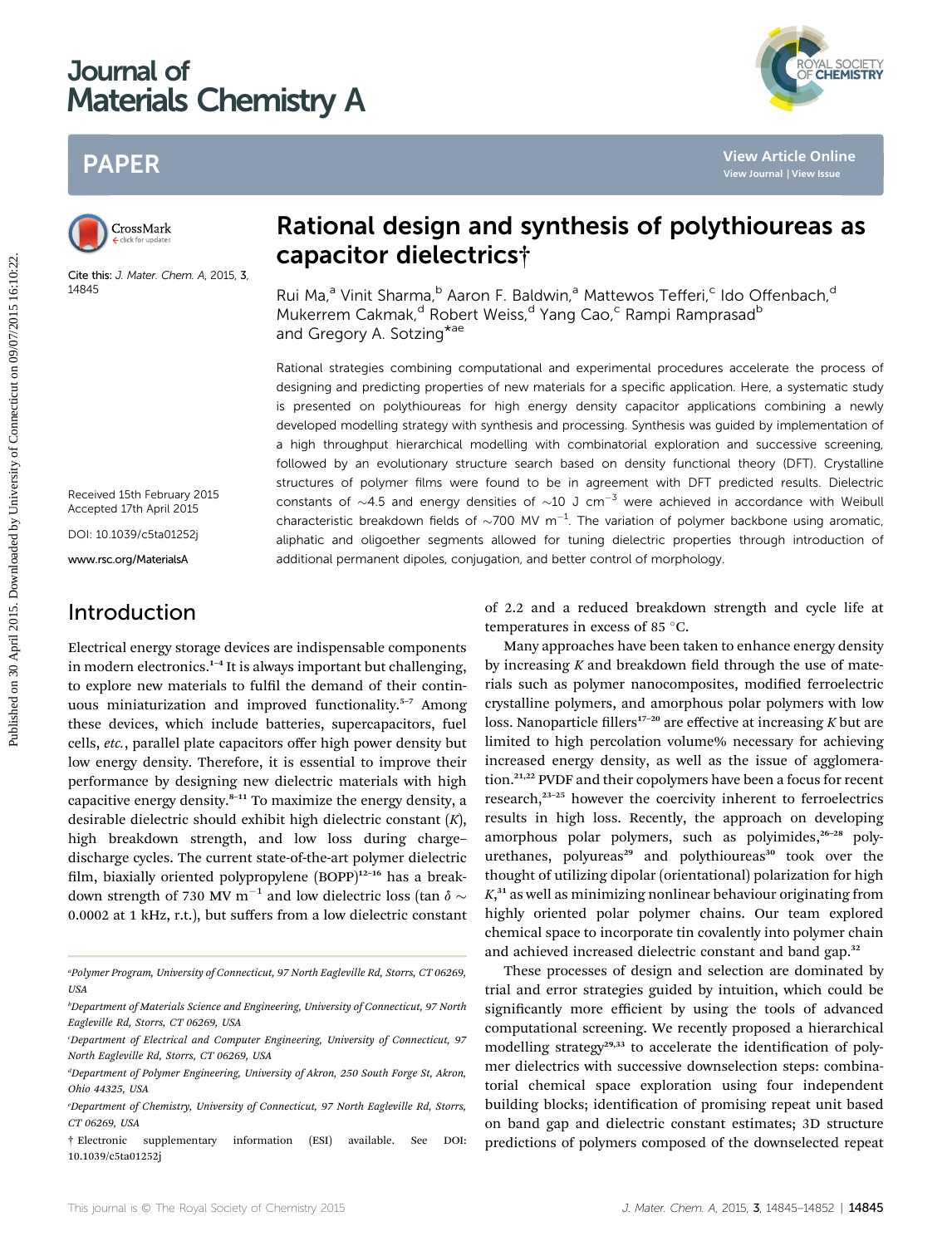units; property predictions of the 3D systems. Combined with experimental results, we determined polythiourea as one of the promising systems with a repeat unit of –NH–CS–NH–C $_{6}H_{4}$ –. The polymer has a simple structure beneficial for calculation process, but it showed limited solubility and processability. Therefore, further modification and optimization needs to be conducted on the experimental side.

Here, a systematic synthesis and processing study on polythiourea was conducted in combination with our hierarchical modelling strategy to provide a clear structure – dielectric property relationship. To further improve the dielectric property and processability, different chain segment including aromatic, aliphatic and oligoether with various additional dipoles were incorporated into the basic polythiourea backbone. Scalable synthetic procedures were one of the materials selection criteria making these systems the potential candidates for industrial scale manufacturing of thin films and capacitor assembling.

### Results and discussion

### 1. Systematic synthesis and thermal properties

Molecular structures were inspired by a simple polythiourea structure identified by calculation results.<sup>29</sup> The polymer with a repeat unit of –NH–CS–NH–C $_6$ H<sub>4</sub>– (also listed here as PDTC-PhDA) showed promising dielectric properties, but had limited solubility and processability in that it only dissolved in hot DMSO, and only low molecular weights were achieved due to early precipitation during a condensation polymerization.

With the exception of one synthesis, polymerizations shown in Scheme 1 were carried out by the reaction of a diamine with a diisothiocyanate. In order to reproduce the polythiourea reported by Wu et al.,<sup>30</sup> polymerization was carried out between a diamine and thiophosgene, which can be scaled up with a reasonable cost. Polymers precipitated out of the reaction solution in the form of white fibres, which was a first indication that these polymers had achieved a high degree of polymerization. The polythioureas were characterized by proton nuclear magnetic resonance spectroscopy (<sup>1</sup>H-NMR), infrared spectroscopy (IR), and powder X-ray diffraction for structure determination and by thermogravimetric analysis (TGA), and



Scheme 1 Polythiourea synthetic route and structures

differential scanning calorimetry (DSC) for thermal properties. The number average molecular weight reported in Table 1 was calculated using end group analysis from <sup>1</sup>H-NMR (see ESI<sup>†</sup> for details of synthesis and characterizations). All newly synthesized polythioureas showed high molecular weight (Table 1) and improved solubility compared to PDTC-PhDA.<sup>29</sup> PDTC-MDA, PDTC-HDA and PDTC-HK511 are soluble in N,N-dimethylformamide (DMF), N,N-dimethylacetamide (DMAc), dimethyl sulfoxide (DMSO) and N-methylpyrolidinone (NMP). In addition to these solvents, PDTC-HK511 is also soluble in tetrahydrofuran (THF). PDTC-ODA and thiophosgene-MDA, on the other hand, show limited solubility in DMF, DMAc and NMP, but a good solubility in DMSO at room temperature. Thermal properties play an important role in polymer thin film processing and dielectric properties at elevated temperature. The occurrence of a phase transition, such as a glass transition, within the operating temperature range of a capacitor can be detrimental since polymer chain segmental motion increases dielectric loss, and reduces energy storage efficiency. PDTC-HDA and PDTC-HK511 show glass transition temperatures of 139 °C and 92 °C, respectively, due to flexible chain segments. All other polythioureas did not exhibit any observable  $T_{\text{g}}$ , and, generally have high degradation temperatures. Journal of Meterish Chemistry A<br>
the space of the 20 appear on 2018. The space of the 2018 and the space of the connecticut on 2018 and the space of Connecticut on 2018. The properties are connected by University of Connec

### 2. Structure/morphology exploration and dielectric properties

From rational design, polythiourea was identified to have desirable electrical properties from a first level screen involving a 1-dimensional catenation of repeat units into a polymer chain.<sup>29</sup> The second step of determining a 3-dimensional structure helped to provide more accurate prediction of dielectric properties. The structure search was conducted with an evolutionary algorithm based method<sup>34-36</sup> specially modified to handle repeat units rather than atoms as the building blocks using DFT energetics. The same approach was applied here for the rational design of polythioureas containing different chain segments.

To predict the crystal structure of these polymers we applied a constrained evolutionary search algorithm embodied in USPEX code where each monomeric unit is treated as one motif with fixed connectivity. During the course of evolutionary optimization, fixing the chemical connectivity greatly reduces the search space and allows the initial structure generation with different packing to identify the most stable packing of monomers. The diversity in initial structures is maintained by

Table 1 Molecular weight and thermal properties

| Polymer          | $M_{\rm n}$ (g mol <sup>-1</sup> ) | $T_{\rm g}$ (°C) | $T_{\rm d}$ (°C) |
|------------------|------------------------------------|------------------|------------------|
| PDTC-ODA         | 21 500                             | N/O              | 246              |
| PDTC-MDA         | 56 400                             | N/O              | 228              |
| PDTC-PhDA        | N/A                                | N/O              | 276              |
| PDTC-HDA         | 85 100                             | 139              | 275              |
| PDTC-HK511       | 25 900                             | 92               | 294              |
| Thiophosgene-MDA | 44 600                             | N/O              | 311              |
|                  |                                    |                  |                  |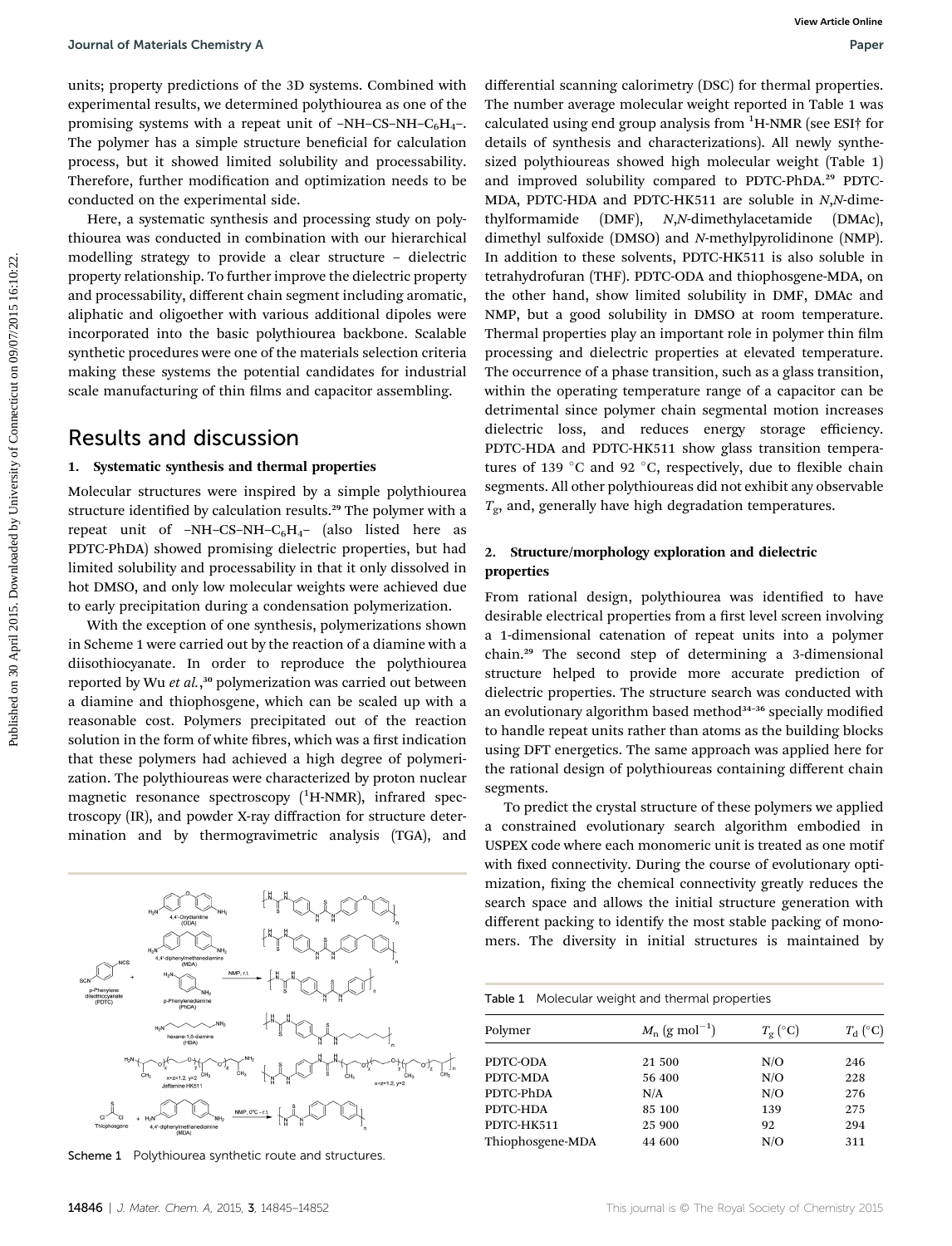allowing a certain degree of variation in the rotation and translation of polymers along the chain direction. Low energy configurations of the polymers were identified and further studied for computing the electronic and dielectric properties.

The predicted low energy crystal structures as well as the corresponding infrared (IR) spectra and X-ray diffraction (XRD) patterns, all numerically computed, are shown in Fig. 1, along with the experimentally determined IR spectra and XRD



Fig. 1 Calculated and experimental structures of PDTC-ODA (top), PDTC-MDA (middle) PDTC-HDA (bottom).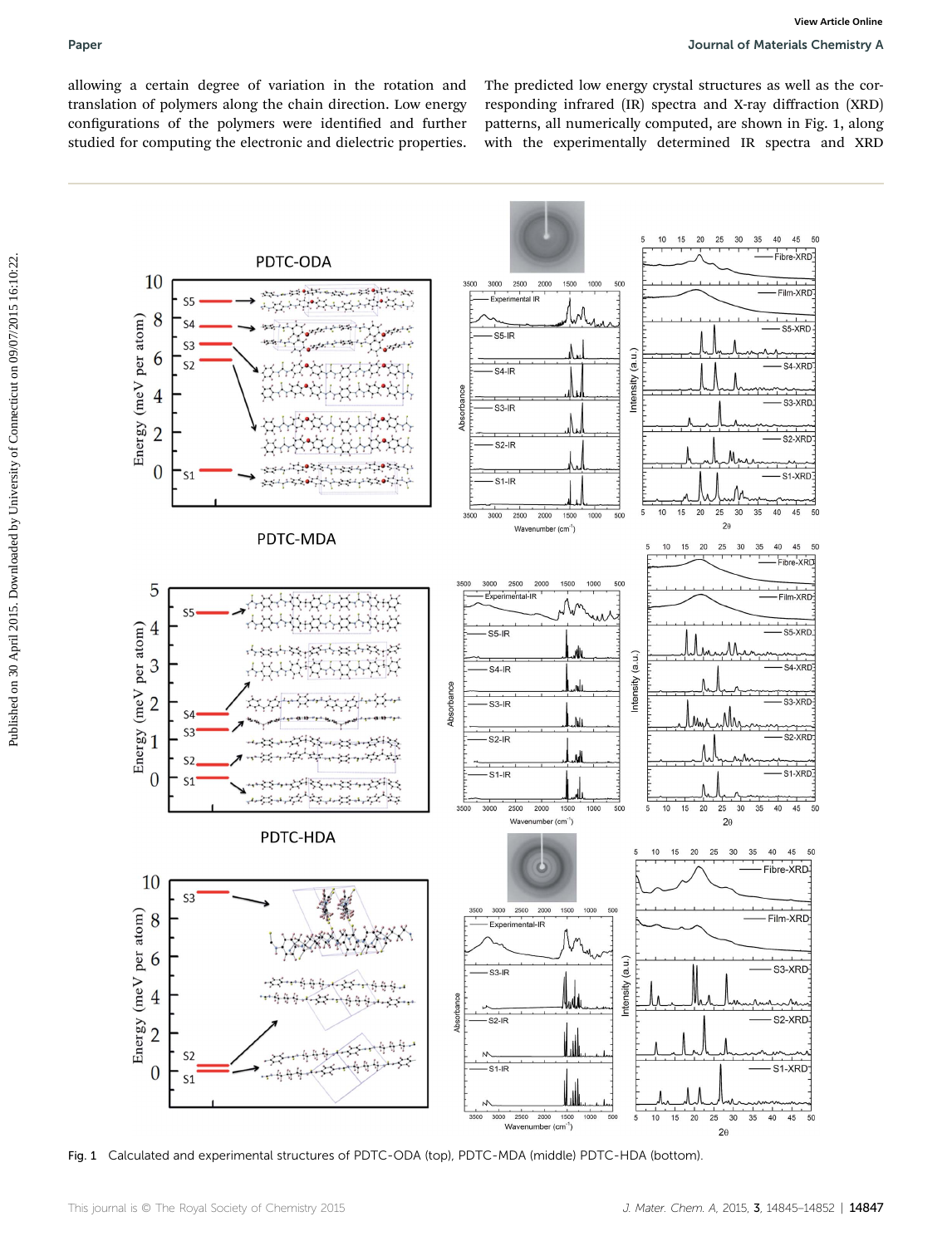patterns. For each predicted crystal structure, the numerically calculated values of the band gap  $(E_{\rm g})$ , total  $(K_{\rm t})$  and electronic  $(K_e)$  part of dielectric constants for PDTC-ODA, PDTC-MDA, and PDTC-HDA are summarized in Table 2, along with experimentally determined band gap  $(E_{g})$ , total  $(K_{t})$  dielectric constant. The measured electronic  $(K_e)$  part of dielectric constant was determined indirectly from the refractive index measured from the ellipsometry.

The correspondence between the measured IR spectrum and that of the predicted structures is uniformly good, except for some details that are not able to be shown in experimental results. The IR peaks are dominated by chemical bonds and hence consistently reproduced for all predicted structures to show similar IR spectrum. In terms of morphology, PDTC-HDA fibre and film are both semicrystalline, whose XRD diffraction pattern is in agreement with predicted structure S2 (Fig. 1, bottom), computationally identified as one of the structures with lowest energy. Dielectric constants are close for all three computationally derived structures. With regards to the discrepancy in the calculated and experimentally derived dielectric constants, the experimental dielectric constant values reflect an average of both amorphous and crystalline phases, whereas the calculated structures represent only the purely crystalline form (Table 2). After solution processing, PDTC-ODA films were found to be amorphous (Fig. 1, top), whereas fibres show an obvious diffraction pattern, similar to that of predicted structure 1. Therefore, the lower dielectric constant for the film versus the value derived from computation is expected. PDTC-MDA (Fig. 1, middle) is amorphous in both fibre and film as that there is no significant XRD diffraction pattern. All polymers show high refractive indices due to the presence of both aromaticity and sulphur. Aliphatic polythioureas exhibit a lower refractive index than their aromatic analogues. With refractive indices as high as 1.81 for solution casted colourless films, these polythioureas could be promising for optical devices.<sup>37</sup> **Dourmal of Meterishe Chemistry As** Workers (by the strength of the strength on 30 April 2015. The main of the connecticut of the strength of the connecticut of Connecticut on 2015. The connecticut of Connecticut on 2015.

Dielectric properties were evaluated experimentally in terms of dielectric constant, loss, band gap, DC breakdown strength, and charge–discharge behaviour determined from a D–E hysteresis loop. Dielectric constant and dissipation factors  $(tan \delta)$  are listed in Table 3. Dielectric constants are all higher than BOPP, and comparable with the polythiourea reported recently by Wu et al.<sup>30</sup> Higher dielectric constants were achieved by addition of permanent dipoles such as diphenyl ether, and oligoether segments which enhance polarization, resulting in higher dielectric constants for PDTC-ODA and PDTC-HK511. Dielectric constant increases with increasing conjugation length, which is attributed to the enhanced  $\pi$  electron mobility.

Table 3 Dielectric properties, experimental

|                       | K      | tan $\delta$                               |      | Refractive |
|-----------------------|--------|--------------------------------------------|------|------------|
| Polymer               |        | $(r.t. 1 kHz)$ $(r.t. 1 kHz)$ $E_g$ $(eV)$ |      | Index      |
| PDTC-ODA              | 4.52   | 0.0233                                     | 3.22 | 1.79       |
| PDTC-MDA              | 4.08   | 0.0348                                     | 3.16 | 1.81       |
| PDTC-PhDA             | 4.89   | 0.0144                                     | 3.07 | $N/A^"$    |
| PDTC-HDA              | 3.67   | 0.0267                                     | 3.53 | 1.71       |
| PDTC-HK511            | 6.09   | 0.0115                                     | 3.51 | 1.64       |
| Thiophosgene-MDA 3.84 | 0.0226 | 3.30                                       | 1.74 |            |

Even with the high dielectric constant, and increased conjugation in these systems, tan  $\delta$  remains at approximately 2% which is also comparable to the loss factor reported recently for other polythioureas.<sup>30</sup>

Dependence of K and tan  $\delta$  on temperature and frequency were evaluated by time domain dielectric spectroscopy, with PDTC-MDA and PDTC-HDA being representative examples



Fig. 2 Dielectric Spectrum of PDTC-MDA (top) and PDTC-HDA (bottom).

| Dielectric properties: predicted structure and experiment (Exp.)<br>Table 2 |          |      |      |      |          |      |      |      |          |      |      |      |      |      |      |      |
|-----------------------------------------------------------------------------|----------|------|------|------|----------|------|------|------|----------|------|------|------|------|------|------|------|
|                                                                             | PDTC-ODA |      |      |      | PDTC-MDA |      |      |      | PDTC-HDA |      |      |      |      |      |      |      |
| Crystal structure                                                           | S1       | S2   | S3   | S4   | S5       | Exp. | S1   | S2   | S3       | S4   | S5   | Exp. | - S1 | S2   | S3   | Exp. |
| $E_{\rm g}$ (eV)                                                            | 3.31     | 3.07 | 3.06 | 3.44 | 3.45     | 3.22 | 3.25 | 3.69 | 3.47     | 3.25 | 3.41 | 3.16 | 3.68 | 3.81 | 3.77 | 3.70 |
| $K_{\rm e}$                                                                 | 3.78     | 3.94 | 3.90 | 3.86 | 3.84     | 3.20 | 3.31 | 3.71 | 3.78     | 3.88 | 3.79 | 3.28 | 3.33 | 3.35 | 3.18 | 2.92 |
| Refractive Index                                                            | —        |      |      |      |          | 1.79 |      |      |          |      |      | 1.81 |      |      |      | 1.69 |
| $K_{\rm t}$                                                                 | 5.68     | 5.05 | 6.81 | 4.82 | 4.74     | 4.52 | 4.08 | 4.35 | 4.52     | 4.83 | 5.15 | 4.08 | 3.98 | 4.00 | 4.05 | 3.67 |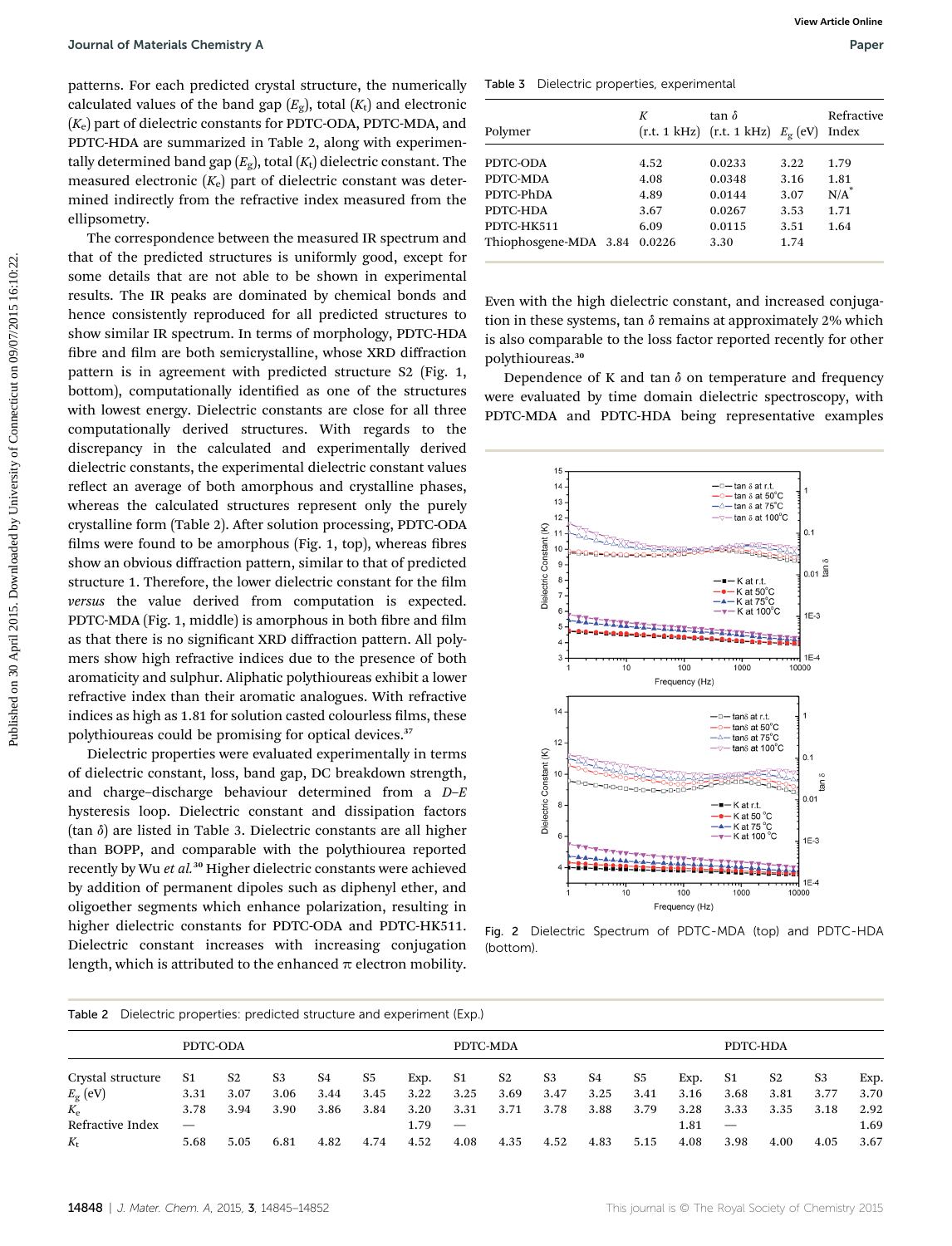shown in Fig. 2 (spectra for the other polythioureas are reported in ESI†). The dielectric constant increases as temperature increases due to improved chain mobility, which enhances the dipole alignment along the applied electric field. However, in the high frequency regime, the dielectric constant slowly decreases due to relatively slow segmental motion of dipoles in the polymer chain. In general, dielectric constant remains steady over a wide frequency range suggesting a relatively fast polarization response. tan  $\delta$  shows a weak peak at ca. 1 kHz, however remains relatively low throughout the frequency range tested. As temperature increases tan  $\delta$  slightly increases and this peak shifts to higher frequencies, which can be explained by increased dipole mobility.

The energy density is proportional to the square of the electric field and therefore is limited by the breakdown field of the polymer dielectric. By operating at a high electric field, the significantly higher energy density can be achieved. The fundamental mechanism of polymer breakdown lies in the electronic breakdown, which is often explained by electron avalanche theory.<sup>38</sup> Band gap is believed to be the basic property related to the intrinsic breakdown where a larger band gap implies a higher threshold for impact ionization. The band gaps of polythiourea, that are highly dependent upon chemical structure, were evaluated by UV absorption (Table 3). The highest band gap was achieved for polythioureas containing aliphatic segments whereas the presence of extensive  $\pi$  conjugation lowers the band gap due to electron delocalization. The higher band gap of PDTC-HDA, and HK511 implies a higher intrinsic breakdown strength than that for PDTC-ODA and PDTC-MDA.

However, the measured engineering DC breakdown is shown to differ, as PDTC-ODA, MDA have a higher breakdown field than PDTC-HDA. First, the relationship of band gap and intrinsic breakdown is not well established for polymer, much worse for engineering breakdown strength which is dominated by "extrinsic" factors not inherent to the material such as imperfections (e.g., chemical impurities at the atomic level, and cavities at the microscopic and macroscopic scales) as well as statistical variations in morphology and microstructure. Second, polymer breakdown phenomenon also depends on other mechanisms besides electronic breakdown including thermal breakdown, partial charge and free volume breakdown.<sup>39</sup> It has been proposed that the presence of random dipoles in amorphous polar polymers provide electron–dipole scattering in addition to electron–phonon scattering to stabilize electron energy and hence, prevent dielectric breakdown.<sup>40</sup> Here



Fig. 3 D-E hysteresis loop for PDTC-HDA.

for the polythiourea systems, amorphous films of PDTC-ODA and PDTC-MDA show higher dc breakdown voltages than the semicrystalline films of PDTC-HDA confirming that there might be an advantage to polar polymers being in an amorphous state. Another advantage is that the amorphous material is more homogenous than a semicrystalline one, and fluctuations of electrical properties will occur on a much smaller scale. The breakdown field of PDTC-HK511 is lower than all the other polythioureas due to poor film quality. The  $T_{\rm g}$  of PDTC-HK511 is lower than the drying temperature of the film causing unevenness and defects in the free-standing films that were obtained.

Charge–discharge behaviour was estimated using  $D-E$ hysteresis loop. Film samples were prepared in the same way as

| Table 4<br>Weibull breakdown field measurement |                                                         |       |                           |                   |  |  |  |  |
|------------------------------------------------|---------------------------------------------------------|-------|---------------------------|-------------------|--|--|--|--|
| Polymer                                        | Weibull characteristic<br>breakdown field $(MV m^{-1})$ | Slope | Quality of<br>fit $(R^2)$ | Number of samples |  |  |  |  |
| PDTC-ODA                                       | 704                                                     | 9.517 | 0.965                     | 30                |  |  |  |  |
| PDTC-MDA                                       | 714                                                     | 10.30 | 0.923                     | 30                |  |  |  |  |
| PDTC-HDA                                       | 666                                                     | 20.95 | 0.955                     | 30                |  |  |  |  |
| PDTC-HK511                                     | 602                                                     | 6.03  | 0.971                     | 30                |  |  |  |  |
| Thiophosgene-MDA                               | 677                                                     | 19.24 | 0.927                     | 30                |  |  |  |  |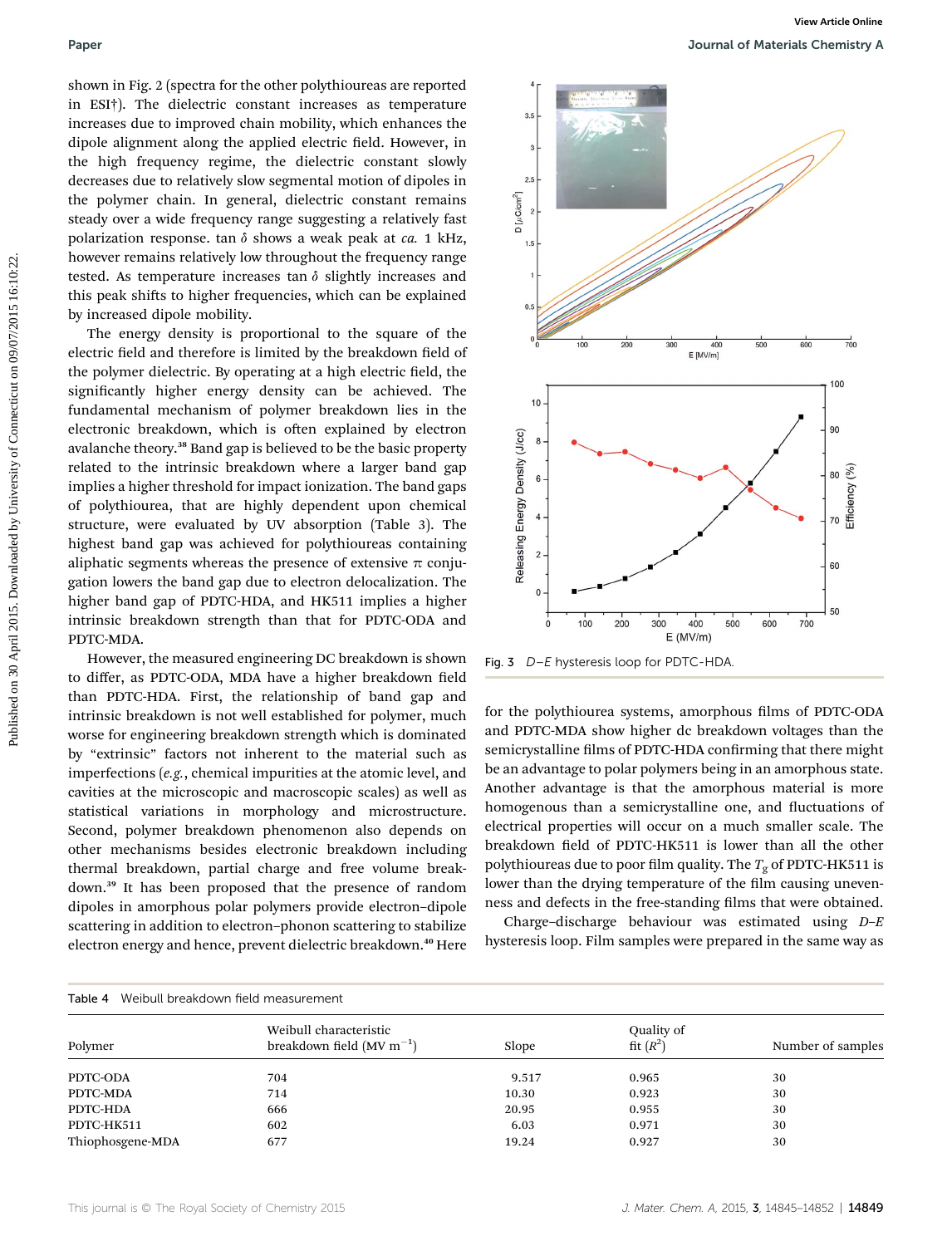for the breakdown measurement, with a picture of the film shown as an example. Breakdown fields achieved through  $D-E$ hysteresis loop is comparable with the value from linear DC voltage ramp in Table 4, with the results for PTDC-HDA as an example in Fig. 3 (the D–E loops for other polymers are reported in the ESI†). A high released energy density of 9.3 J  $cm<sup>3</sup>$  was achieved for PDTC-HDA with a breakdown strength of  $\sim$  685 MV  $\mathrm{m}^{-1}.$  Hysteresis observed in the D–E loops is believed to be originated from conduction loss at high voltage, which can be attributed to residue solvent and other impurities. The films were prepared through industrial scale processing, which produces large scale free standing films. The casting speed, drying condition and thermal annealing all lead to different surface structure and defect levels. Large scale processing brought a higher level of surface roughness and more defects and impurities, which reduced efficiency and breakdown voltage. However, large scale free standing films are required for capacitor assembling. Further optimization of processing conditions will be conducted to improve the overall performance. Refined high field conduction study will be performed to champion the thin film processing optimization. Journal of Meteristic Chemistry A<br>
for the breakdown measurements with a picture of the film relationships of the film relationships of the connecticut on the connecticut on the connecticut on the connecticut of the conne

## Conclusions

A systematic study on polythioureas was conducted as a prospective dielectric layer by implementation of a high throughput hierarchical modelling with combinatorial exploration and successive screening, followed by an evolutionary structure search based on density functional theory (DFT). From a downselection, a series of polythioureas were synthesized and investigated in terms of dielectric constant and loss, band gap, charge–discharge behaviour and DC breakdown strength. A dielectric constant of  $\sim$ 4.5 and a corresponding energy density of  $\sim$ 10 J cm<sup>-3</sup> were achieved in accordance with Weibull characteristic breakdown voltage of  $\sim$ 700 MV m $^{-1}$ . With the incorporation of various chain segments, including aromatic, aliphatic and polyether, we were able to tune dielectric properties by means of introducing additional permanent dipoles, altering conjugation length, controlling morphology, etc. Crystalline structures in solution casted films were observed by WAXD (Wide Angle X-ray Diffraction), which were in great agreement with DFT predicted diffraction patterns. The effects of crystalline structure, microstructure and processing conditions on high voltage conduction loss and breakdown strength were also discussed.

## Experimental

### 1. Materials and synthesis

Para-phenylene diisothiocyanate (PDTC), thiophosgene, 1,4 diazabicyclo [2.2.2]octane (DABCO), 4,4'-oxydianiline (ODA), 4,4'-diphenylmethanediamine (MDA), 1,4-diaminobenzene (PhDA), 1,6-diaminohexane (HDA) and anhydrous N-methyl-2 pyrrolidone (NMP), dimethyl sulfoxide (DMSO), dimethylacetamide (DMAc) were all purchased from Sigma-Aldrich Chemical Company. DABCO was recrystallized from petroleum ether before use, whereas all other chemicals were used as received.

Polythioureas were prepared through two synthetic methods: (1) the reaction of diamine with diisothiocyanate or (2) the reaction of diamine with thiophosgene. For method (1), p-phenylene diisothiocyanate was added in the NMP solution of diamine while stirring under inert atmosphere. After 6 h at room temperature, the reaction mixture was poured into methanol with fibre-like precipitation, followed by washing with methanol and dried at 50  $^{\circ}$ C *in vacuo* overnight. For method (2), the reaction was carried out in a completely dried four neck flask equipped with dropping funnel, distillation and safety trap. Thiophosgene was carefully and slowly added to the mixture of DABCO and diamine in NMP at  $0^{\circ}$ C. The reaction was carried out at room temperature for 24 h after reactants were well mixed. Deionized water and methanol was used for precipitation and washing. Polymer was obtained after purification and drying 50  $\degree$ C *in vacuo* (details for each polymer in ESI†).

### 2. Measurements and instruments

Fourier Transform Infrared (FTIR) spectra were recorded with a Nicolet Magna 560 FTIR spectrometer (resolution 0.35  $\mathrm{cm^{-1}}$ ). Solution <sup>1</sup>H NMR was performed on a Bruker DMX500 high resolution digital NMR spectrometer. Thermogravimetric analysis (TGA) was performed with TA instruments TGA Q500 (heating rate 10  $^{\circ}$ C min<sup>-1</sup> under nitrogen), and differential scanning calorimetry (DSC) analysis was performed by TA instrument DSC Q-100 with the glass transition and melting point determined from the second heating cycle at 10  $^{\circ}$ C min<sup>-1</sup>. The diffraction data was recorded on an Oxford Diffraction Xcalibur PX Ultra with a Cu-K $\alpha$  ( $\lambda = 0.15418$  nm).

Polythiourea films with thickness  $\sim$ 10  $\mu$ m were prepared by casting solution on borosilicate glass plates using Erichsen CoatMaster Film Applicator with fixed blade gaps for different polymers. Free standing films peeled off of the glass substrate were dried in vacuo to remove residue solvent and anneal (detailed description for each polythiourea in ESI†).

Dielectric spectroscopies were obtained using an IMASS Time Domain Dielectric Spectrometer. Measurements were made in an air circulating oven at constant temperature by taking frequency scans, with 10 volts AC applied. Polarization measurements were conducted with a modified Sawyer-Tower circuit, employing a Trek Model 10/40 10 kV high voltage amplifier and an OPA541 operational amplifier based current to voltage converter. The samples were sputtered with Au/Pd 80/20 wt% electrodes of 0.07  $\text{cm}^2$ . The UV-vis spectrum for band gap determination was obtained using Varian Cary UV-VIS 5000. The UV-vis spectra were recorded from 200–800 nm and the onset wavelength of absorption,  $\lambda_{\text{onset}}$ , was used to determine the band gap ( $E_g$ ) from Planck's equation:  $E_g = hc/\lambda_{onset}$ . The refractive index was evaluated using variable angle spectroscopic ellipsometry (VASE, J.A.Woollam Co., M-2000). General scans were performed over the wavelength range from 350 to 1497 nm, values at 546 nm listed in Table 3. The ellipsometric angles were modelled using a recursive model consisting of the silicon substrate and a Cauchy layer to describe the refractive index of films. Breakdown strength measurements were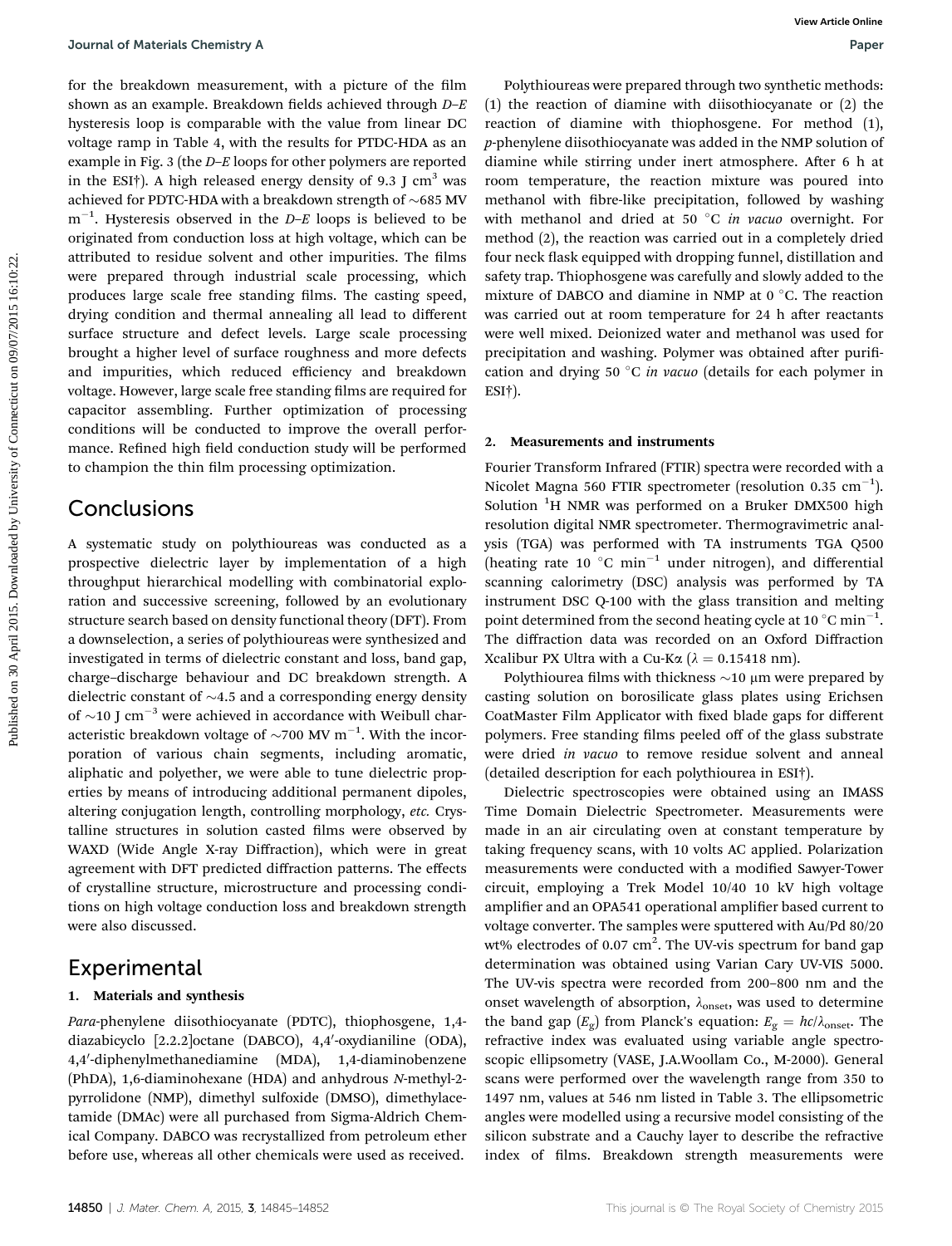performed using a linear voltage ramp generated by a resistor capacitor (RC) circuit. When the first breakdown event occurs, the power supply is shut off through an interlock input by a silicon controlled rectifier (SCR) circuit, which uses the breakdown-induced ground-rise voltage capacitively coupled to the gate of an SCR. The breakdown voltage of the sample is read from a peak-holding voltmeter. The sample thickness was determined using a thickness gauge (Model LE1000-2, MeasureItAll) as the average of several measurements near the breakdown site.

### 3. Calculation methodology

The quantum mechanical computations were performed using density functional theory (DFT) as implemented in the Vienna ab initio software package. The generalized gradient approximation (GGA) functional parameterized by Perdew, Burke and Ernzerhof (PBE) to treat the electronic exchange–correlation interaction, the projector augmented wave (PAW) potentials, and plane-wave basis functions up to a kinetic energy cutoff of 500 eV were employed. The supercells were relaxed using a conjugate gradient algorithm until the forces on all atoms were <0.02 eV  $\AA^{-1}$ . As the PBE functional is known to underestimate band gaps of insulators, the Heyd–Scuseria–Ernzerhof HSE06 functional was used to obtain corrected band gap values for all systems considered. Paper<br>
Paper density a linear voltage tance and generated by a resistor and number 180001-19-09-11. The authors thank JoAnn<br>
capacitor (SCS) circuits and the membersity of Connecticut on 1970. Number of Connecticut on 197

In order to identify 3-dimensional structure of polymers and provide a more accurate prediction on dielectric properties, van der Waals interactions were taken into account using the vdW-TS functional. Phonon dispersion curves were calculated using the supercell approach with the finite displacement method as implemented in the PHONOPY code, while FullProf suite was used to simulate the X-ray diffraction patterns. A specifically designed constrained evolutionary algorithm, embodied in the USPEX code was used to predict polymeric crystal structures starting from the single polymeric chains discussed above (using first principles quantum mechanical computations for the total ground state energy of the crystals). This newly developed method uses a specification of well-defined molecular repeat units rather than individual atoms as the starting point. The diversity of the population of structures is enhanced by using space group symmetry combined with random cell parameters, and random positions and orientations of molecular units. During the evolutionary optimization, structures with different sequence and packing of these repeat units are generated and relaxed. We performed multiple runs of evolutionary search with 2 and 4 repeat units. The total energies were obtained with the PBE exchange–correlation functionals using the dispersion correction prescribed by the vdW-TS approach. In all cases considered here, the energetic orderings are invariant with respect to the choice of different exchange– correlation functions.

## Acknowledgements

This work was supported by a Multi-University Research Initiative (MURI) grant from the Office of Naval Research, under award number N00014-10-0944. The authors thank JoAnne Ronzello for performing the TDDS measurements.

# Notes and references

- 1 F. Beach and I. McNab, IEEE Trans. Magn., 2005, 3(12), 1.
- 2 I. Husain, Electric and Hybrid Vehicles: Design Fundamentals, CRC Press, Boca Raton, FL, 2010.
- 3 R. Teodorescu, M. Liserre and P. Rodríguez, Grid Converters for Photovoltaic and Wind Power Systems, Wiley, Chichester, 2011.
- 4 H. Bluhm and D. Rusch, Pulsed Power Systems: Principles and Applications, Springer, Berlin, 2006.
- 5 M. Winter and R. Brodd, J. Chem. Rev., 2004, 104, 4245.
- 6 W. J. Sarjeant, J. Zirnheld and F. W. MacDougall, IEEE Trans. Plasma Sci., 1998, 26, 1368.
- 7 Q. Tan, P. Irwin and Y. Cao, IEEJ Trans. Fundam. Mater., 2006, 126, 1153.
- 8 B. Chu, X. Zhou, K. Ren, B. Neese, M. Lin, Q. Wang, F. Bauer and Q. M. Zhang, Science, 2006, 313, 334.
- 9 Q. Chen, Y. Wang, X. Zhou, Q. M. Zhang and S. Zhang, Appl. Phys. Lett., 2008, 92, 142909.
- 10 N. Balke, M. Gajek, A. K. Tagantsev, L. W. Martin, Y.-H. Chu, R. Ramesh and S. V. Kalinin, Adv. Funct. Mater., 2010, 20, 3466.
- 11 W. J. Sarjeant, F. W. MacDougall and D. W. Larson, IEEE Electr. Insul. Mag., 1997, 13, 20.
- 12 M. Rabuffi and G. Picci, IEEE Trans. Plasma Sci., 2002, 30, 1939.
- 13 G. Picci and M. Rabuffi, IEEE Trans. Plasma Sci., 2000, 28, 1603.
- 14 E. J. Barshaw, J. White, M. J. Chait, J. B. Cornette, J. Bustamante, F. Folli, D. Biltchick, G. Borelli, G. Picci and M. Rabuffi, IEEE Trans. Magn., 2007, 43(1), 223.
- 15 J. Ho, R. Ramprasad and S. Boggs, IEEE Trans. Dielectr. Electr. Insul., 2007, 14, 1295.
- 16 J. H. W. Starkweather, P. Avakian, R. R. Matheson, J. J. Fontanella and M. C. Wintersgill, Macromolecules, 1992, 25, 6871.
- 17 V. Tomer and C. A. Randall, J. Appl. Phys., 2008, 104, 074106.
- 18 P. Kim, N. M. Doss, J. P. Tillotson, P. J. Hotchkiss, M. J. Pan, S. R. Marder, J. Li, J. P. Calame and J. W. Perry, ACS Nano, 2009, 3, 2581.
- 19 J. Li, J. Claude, L. E. Norena-Franco, S. I. Seok and Q. Wang, Chem. Mater., 2008, 20, 6304.
- 20 N. Guo, S. A. DiBenedetto, P. Tewari, M. T. Lanagan, M. A. Ratner and T. Marks, J. Chem. Mater., 2010, 22, 1567.
- 21 J. P. Calame, J. Appl. Phys., 2006, 99, 084101.
- 22 A. L. An and S. A. Boggs, Proceedings of the 2006 IEEE International Symposium on Electrical Insulation, Toronto, June 2006.
- 23 B. Chu, X. Zhou, K. Ren, B. Neese, M. Lin, Q. Wang, F. Bauer and Q. M. Zhang, Science, 2006, 313, 334.
- 24 F. Guan, J. Pan, J. Wang, Q. Wan and L. Zhu, Macromolecules, 2010, 43, 384.
- 25 W. Li, L. Jiang, X. Zhang, Y. Shenb and C. W. Nan, J. Mater. Chem. A, 2014, 2, 15803.